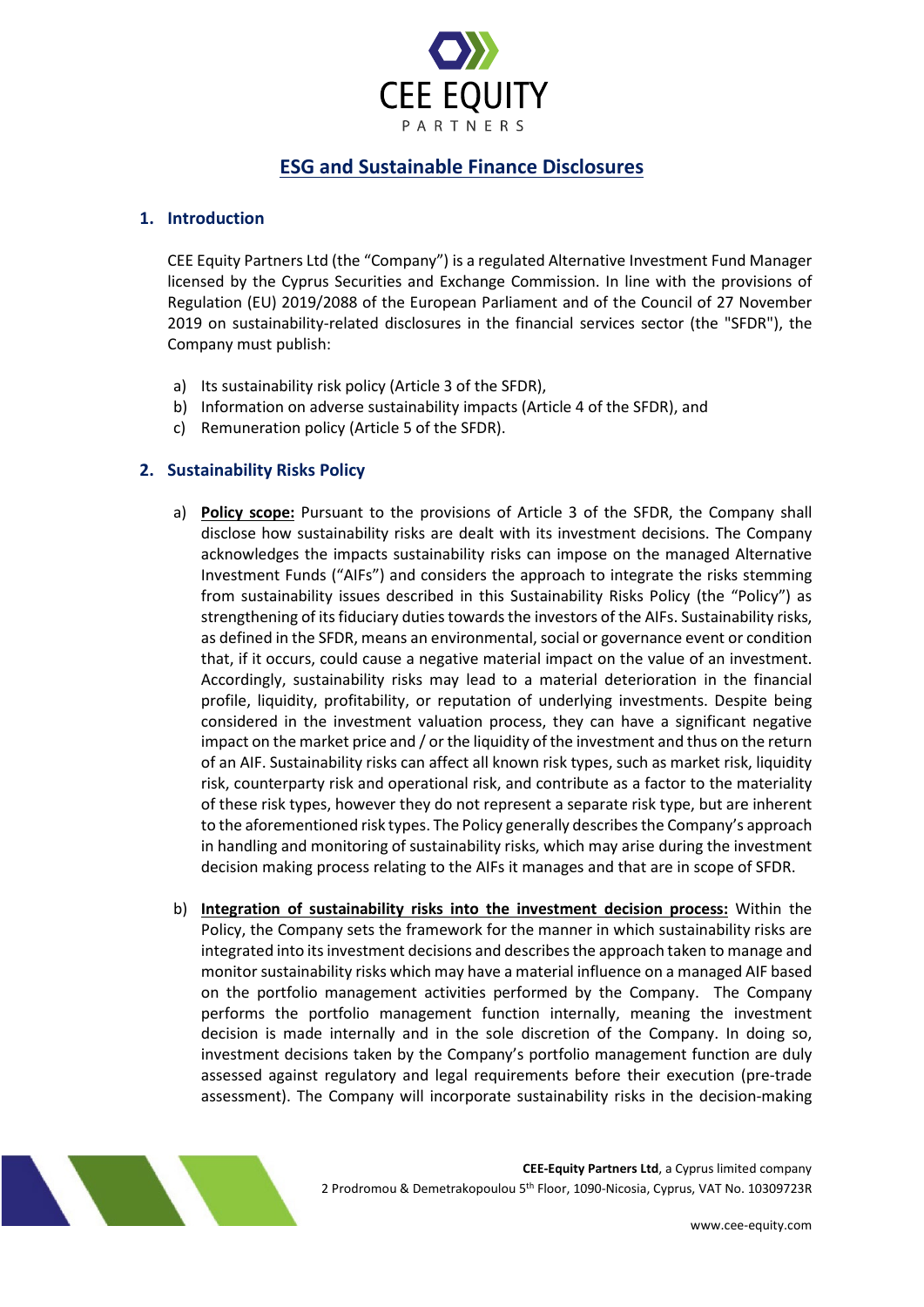

process and as part of the pre-trade assessment for any AIF which considers in its investment policy.

- c) **Sustainability factors considered:** The aim of including sustainability risks in the investment decision making process is to identify the occurrence of these risks as soon as possible and to take appropriate measures to minimize the impact on the investments or the overall portfolio of the AIFs. The events or conditions that may be responsible for a negative impact on the performance of a given AIF are split into environmental, social and corporate governance, and their aspects will depend on the particular set-up of each AIF. While environmental aspects may include, for example, climate change mitigation, social aspects can include the consideration of internationally recognized labor law requirements, prevention of modern slavery or the abolition of a gender pay gap. Corporate governance aspects may include, for example, the consideration of employee´s rights and data protection. The Company also considers, when appropriate and relevant for each managed AIF, the aspects of climate change, including physical climate events or conditions such as heat waves, storms, rising sea levels and global warming.
- d) **Product scope and approach:** The specific sustainability factors considered may vary as they depend on the specific investment strategy followed by each AIF. As an independent AIFM, the Company may be faced to many different type of investment products that fit into the three product categories as defined by SFDR: - Standard investment products without any particular environmental / social / governance characteristics or sustainable investment objective - Financial investment products which promote environmental / social / governance characteristics that follow Article 8 SFDR - Financial investment products who have a sustainable investment as objective, as mention in Article 9 of the SFDP. When performing the risk management function on behalf of the managed AIFs, the Company will integrate sustainability risks into the risk profiles of the AIFs, which integrate sustainability risks into their investment decision-making processes. The Risk Management function shall regularly report on the overall risk exposure of an AIF to the Company's Board of Directors. The consideration of sustainability risks into investment objectives and investment decisions of an AIF can be found in their respective constitutional documents. The enhancement of risk profiles on the basis of the above allows the Company to effectively monitor sustainability risks and report any (material) increase/breach of the limits set to the portfolio management function of the relevant AIF to allow further mitigating actions to be taken. The limits set in the risk profiles for sustainability risks are based on the overall risk exposure of a given AIF to reflect the overall investment strategy of such AIF. An increase in the sustainability risk exposure based on an increase of the sustainability risk level of a specific investment or of the portfolio of a given AIF may ultimately lead to disinvestment of certain investments of that AIF.

# **3. Information on Adverse Sustainability Impacts**

Principle adverse impacts ("PAIs") are potential adverse effects of investment decisions on sustainability factors. Sustainability factors are environmental, social and employee matters,



**CEE-Equity Partners Ltd**, a Cyprus limited company 2 Prodromou & Demetrakopoulou 5th Floor, 1090-Nicosia, Cyprus, VAT No. 10309723R